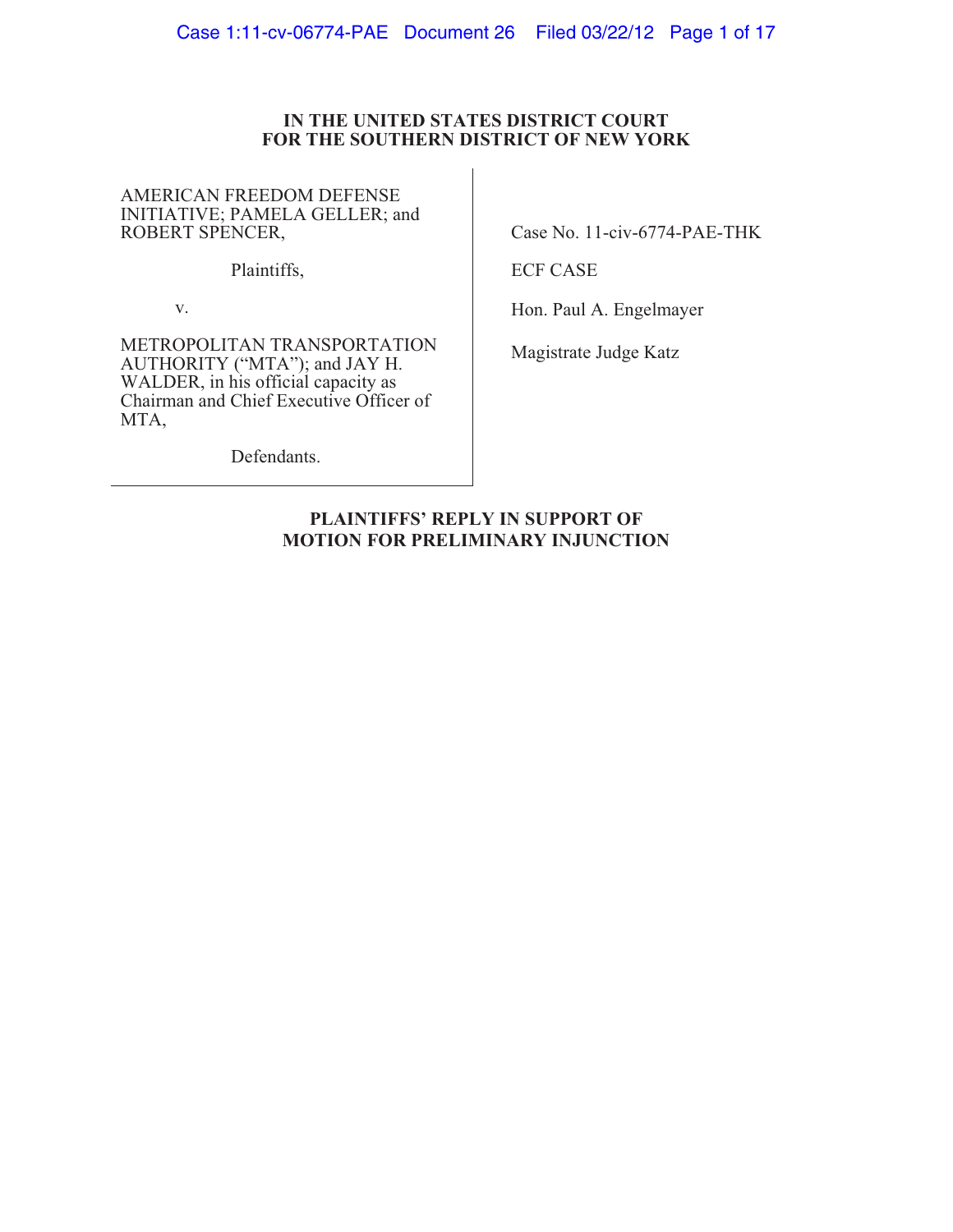# **TABLE OF CONTENTS**

| $\mathbf{I}$ . | DEFENDANTS CANNOT DISTINGUISH NEW YORK MAGAZINE, WHICH<br>COMPELS THE CONCLUSION THAT THE FORUM AT ISSUE IS A |  |
|----------------|---------------------------------------------------------------------------------------------------------------|--|
| II.            | DEFENDANTS' SPEECH RESTRICTION CANNOT WITHSTAND                                                               |  |
| III.           | DEFENDANTS' SPEECH RESTRICTION PERMITS ARBITRARY<br>AND CAPRICIOUS APPLICATION IN VIOLATION OF                |  |
|                |                                                                                                               |  |
|                |                                                                                                               |  |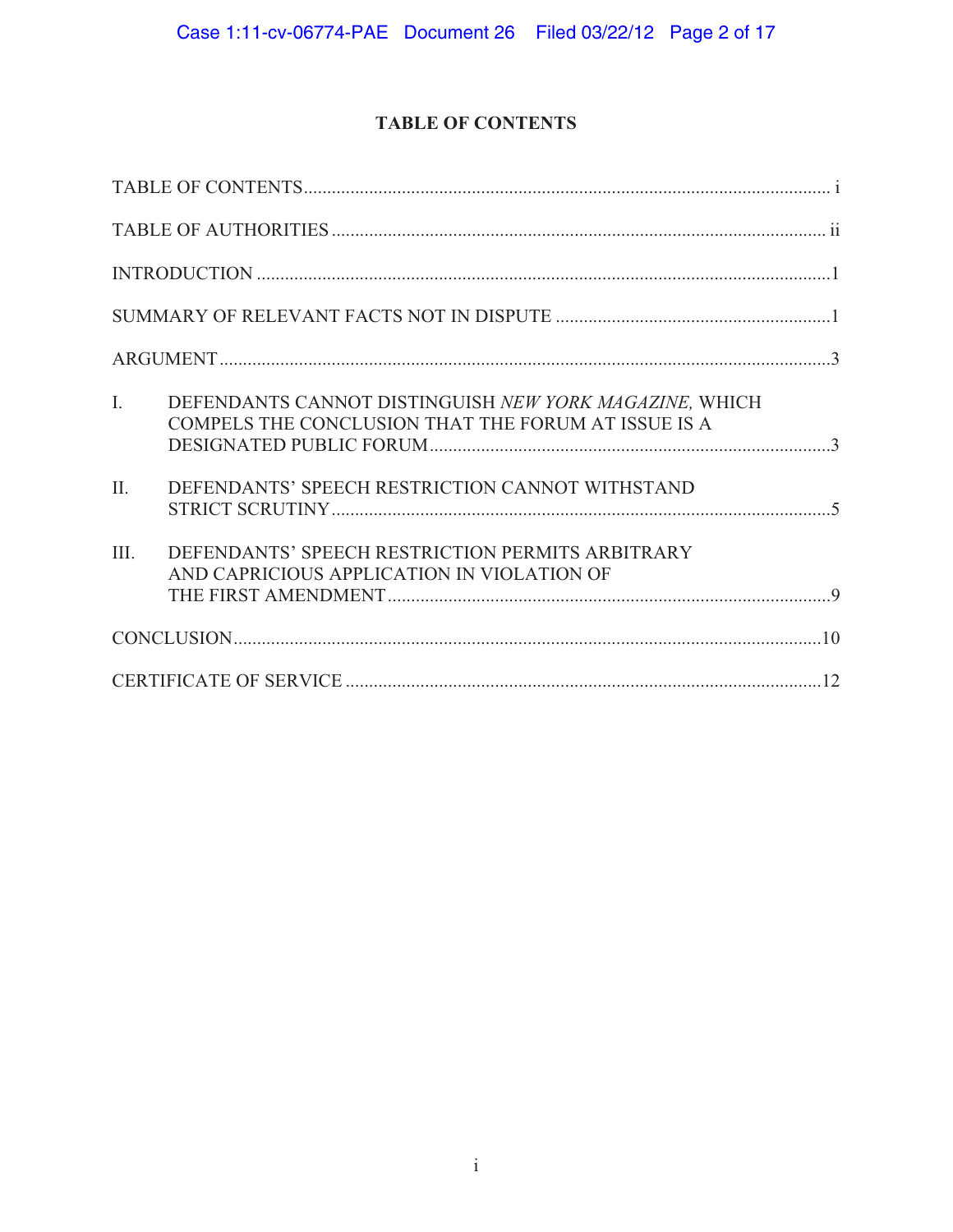# **TABLE OF AUTHORITIES**

| <b>Cases</b><br>Page                                      |
|-----------------------------------------------------------|
| Adderley v. State of Fla.,                                |
| Brandenburg v. Ohio,                                      |
| Chaplinsky v. N.H.,                                       |
| Church of the Lukumi Babalu Aye, Inc. v. City of Hialeah, |
| City of Lakewood v. Plain Dealer Publ'g Co.,              |
| Cogswell v. City of Seattle,                              |
| Cohen v. Cal.,                                            |
| Congregation Lubavitch v. City of Cincinnati,             |
| Consol. Edison Co. of N.Y. v. Pub. Serv. Comm. of N.Y.,   |
| Cornelius v. NAACP Legal Def. & Educ. Fund,               |
| Erznoznik v. City of Jacksonville,                        |
| Forsyth Cnty. v. Nationalist Movement,                    |
| Greer v. Spock,                                           |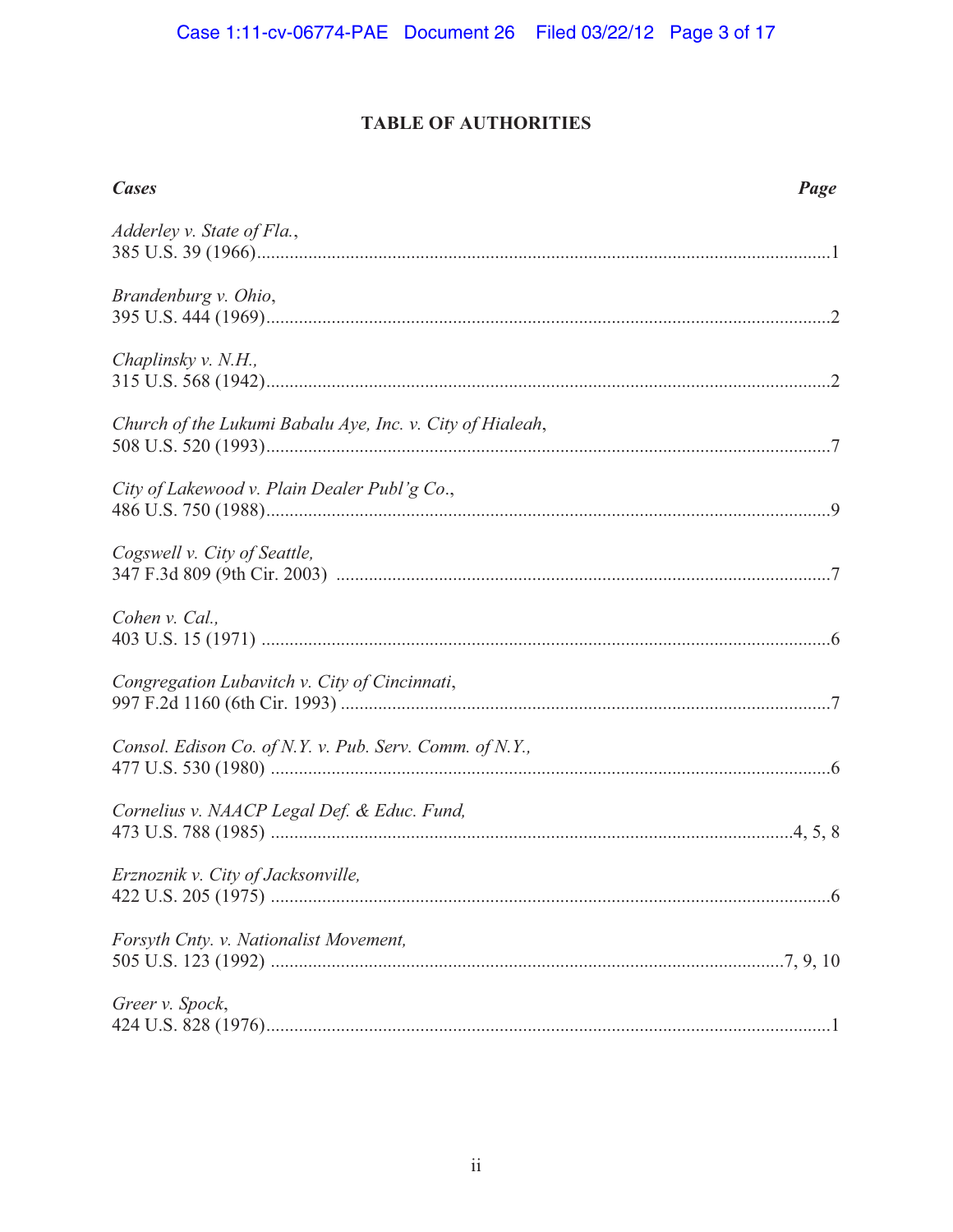# Case 1:11-cv-06774-PAE Document 26 Filed 03/22/12 Page 4 of 17

| Hotel Employees & Restaurant Employees Union, Local 100 of N.Y. v. City of N.Y. Dep't of<br>Parks & Recreation, |  |  |
|-----------------------------------------------------------------------------------------------------------------|--|--|
|                                                                                                                 |  |  |
| Lehman v. City of Shaker Heights,                                                                               |  |  |
| NAACP v. Button,                                                                                                |  |  |
| NAACP v. Claiborne Hardware Co.,                                                                                |  |  |
| N.Y. Magazine v. Metro. Transp. Auth.,                                                                          |  |  |
| N.Y. Times Co. v. Sullivan,                                                                                     |  |  |
| Nieto v. Flatau,                                                                                                |  |  |
| Planned Parenthood Ass'n/Chicago Area v. Chicago Transit Auth.,                                                 |  |  |
| R.A.V. v. City of St. Paul,                                                                                     |  |  |
| Regan v. Time, Inc.,                                                                                            |  |  |
| Ridley v. Mass. Bay Transit. Auth.,                                                                             |  |  |
| Rosenberger v. Rector & Visitors of the Univ. of Va.,                                                           |  |  |
| Schacht v. United States,                                                                                       |  |  |
| Sinai v. New Eng. Tel. & Tel. Co.,                                                                              |  |  |
| United Food & Commercial Workers Union Local 1099 v. Southwest Ohio Reg'l Transit Auth.,                        |  |  |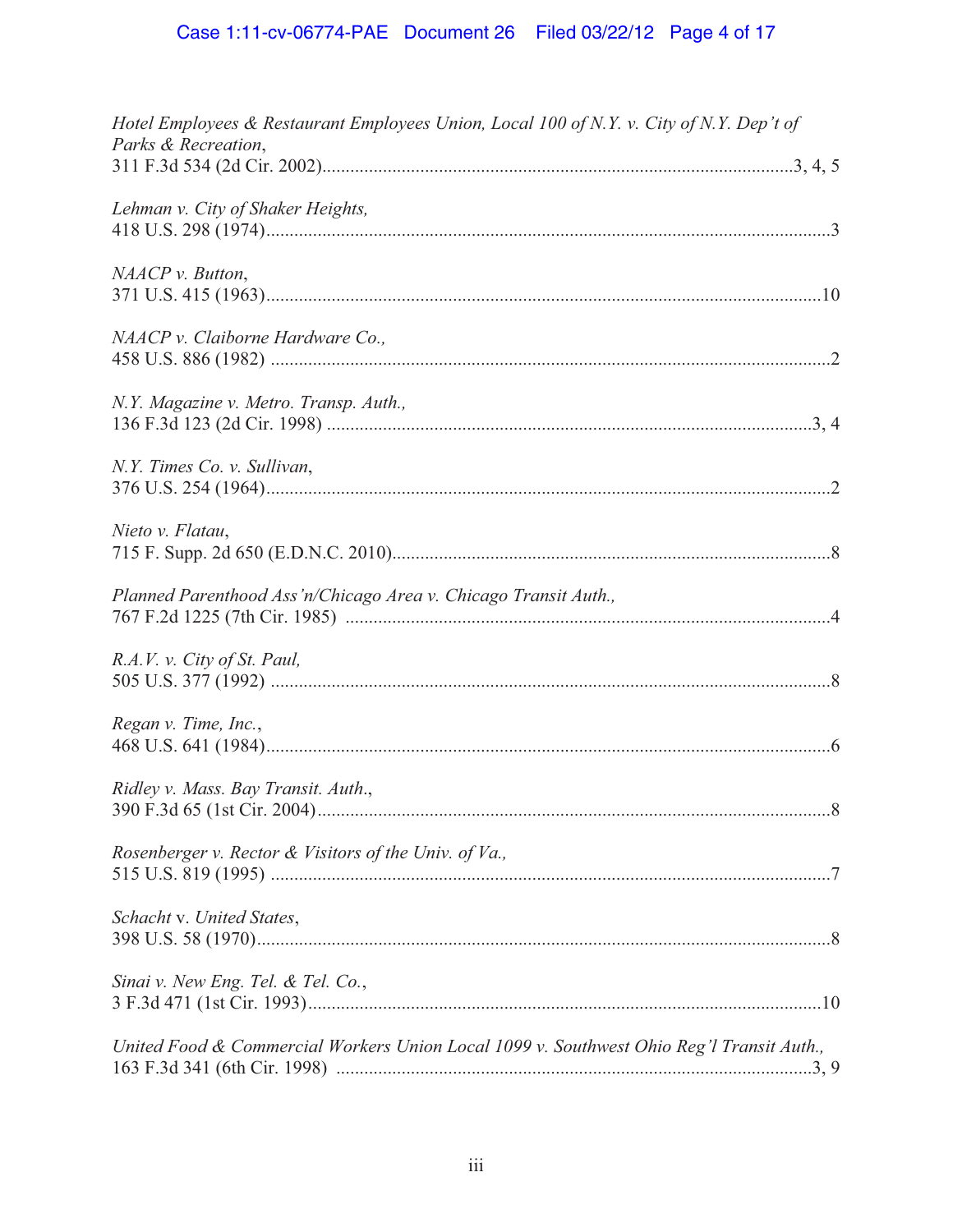| United States v. Abu-Jihaad, |  |  |
|------------------------------|--|--|
| United States v. Rahman,     |  |  |
| <b>Constitution</b>          |  |  |
|                              |  |  |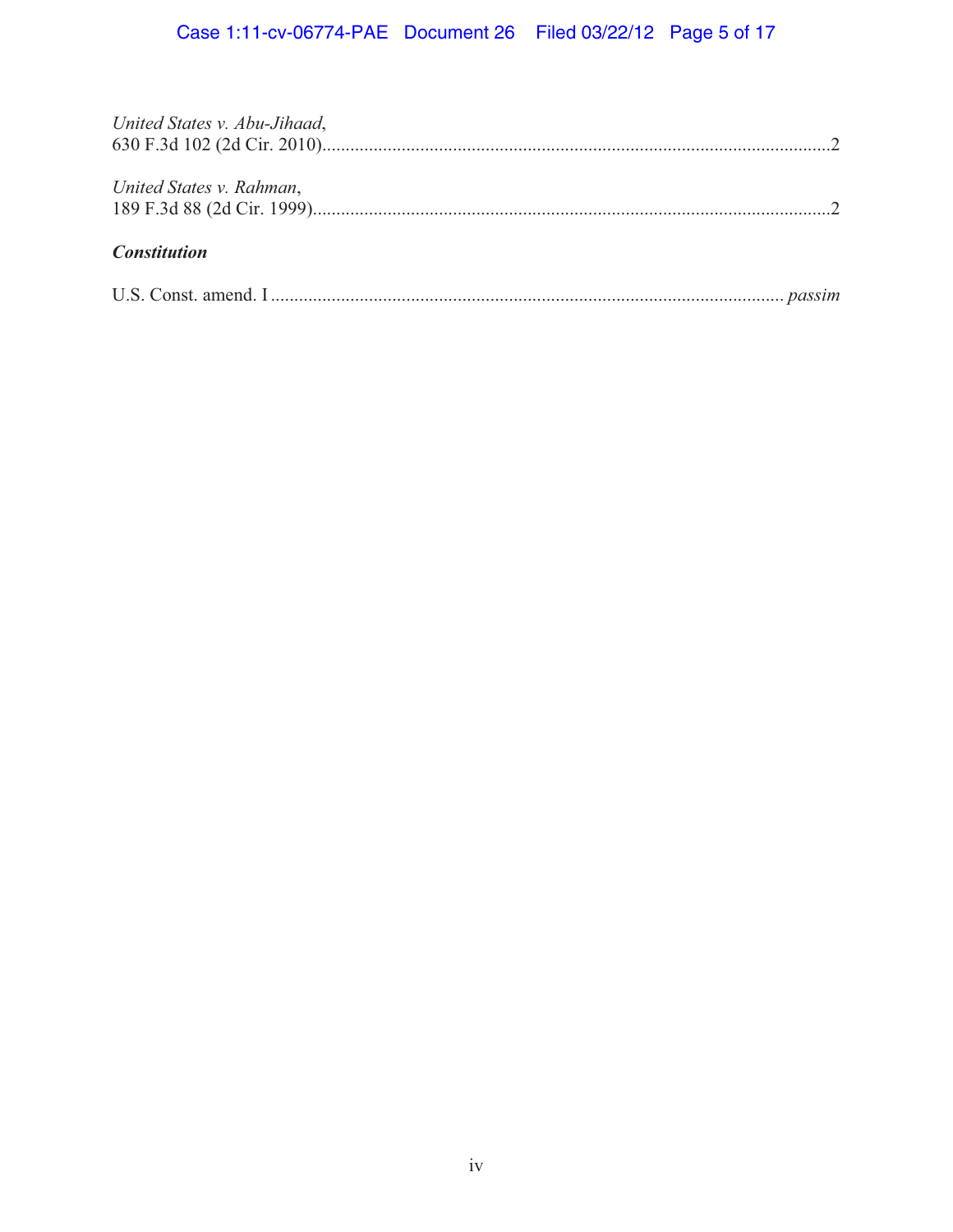#### **INTRODUCTION**

 Defendants' opposition is a transparent effort to have this court sanction its patently content- and viewpoint-based restriction on Plaintiffs' speech—a restriction made possible by a policy that permits government officials to make subjective, *ad hoc* determinations as to which messages are permissible and which are not, in violation of the First Amendment.

### **SUMMARY OF RELEVANT FACTS NOT IN DISPUTE**

Defendants do not dispute that by policy and practice, the MTA has *intentionally* dedicated its advertising space on its vehicles, including its public buses, to *expressive conduct*. And pursuant to this policy and practice, the MTA permits *a wide variety* of commercial, noncommercial, public-service, public-issue, political, and religious advertisements on its property.<sup>1</sup> (Rosen Decl. at ¶ 11). Consequently, there is no dispute that *controversial* topics such as *politics* and *religion*, and more specifically, the *Palestinian-Israeli conflict*, are permissible subject matter in this forum. (Rosen Decl. at ¶¶ 11, 42-44). The MTA does not limit its advertising space to just commercial advertisements. (Rosen Decl. at ¶ 11).

Pursuant to this policy and practice, Plaintiffs submitted their advertisement, which addresses the longstanding and exceedingly violent conflict between Israel and Palestine—a highly controversial subject that, as noted, the MTA permits members of the public to discuss in the forum it created (*i.e.*, its advertising space).<sup>2</sup> (*See* Rosen Decl. at  $\P$  42-44).

 $\overline{a}$ 

<sup>1</sup> This is in sharp contrast with nonpublic forums such as military installations, *Greer v. Spock*, 424 U.S. 828, 838 (1976), prisons, *Adderley v. State of Fla.*, 385 U.S. 39, 45 (1966), or this courtroom.

 $2$  Defendants acknowledge that Plaintiffs' advertisement was responding to an advertisement that the MTA had previously accepted—an *anti-Israel* advertisement that received strong objections from the public, as the MTA "expected." Mr. Jeffrey Rosen testified as follows: "As *expected*, the MTA and NYCTA received a number of telephone calls, emails, and letters *objecting* to the *Be On Our Side* advertisement asserting that the MTA should refused (sic) to allow *anti-Israel* viewpoints to be expressed through advertising displayed on the MTA properties and facilities." (Rosen Decl. at ¶ 43) (emphasis added).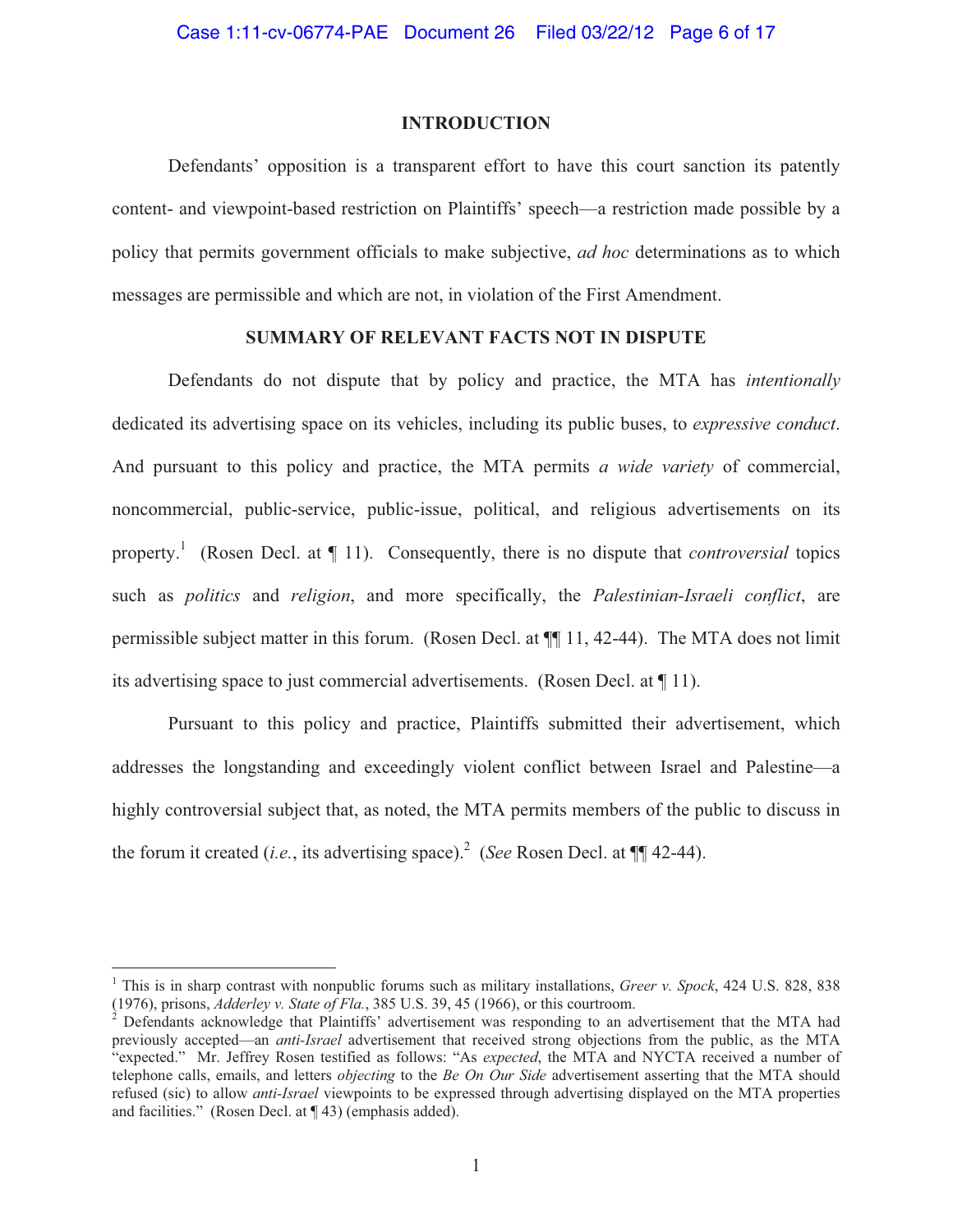## Case 1:11-cv-06774-PAE Document 26 Filed 03/22/12 Page 7 of 17

The MTA, through the decision of its Director of Real Estate, Mr. Jeffrey Rosen,<sup>3</sup> rejected Plaintiffs' advertisement based on Mr. Rosen's view that the *content* of the message was demeaning toward those who side with Palestine.<sup>4</sup> (Rosen Decl. at ¶ 53-55). That is, Mr. Rosen considered the *viewpoint* expressed by Plaintiffs' advertisement unacceptable. This conclusion is further evidenced by Mr. Rosen's admission that he did not look simply at the "four corners" of the advertisement to make his final decision, but he also considered the "content posted on the three websites promoted by it." (Rosen Decl. at ¶ 51).

If the MTA had accepted Plaintiffs' advertisement, it would have received approximately \$25,000 in "much-needed revenue." (Rosen Decl. at ¶ 45; *see also* ¶ 11 (discussing the "muchneeded revenue" of the MTA)).

In sum, Plaintiffs' advertisement does *not* violate any "New York Penal Law," it does *not*  contain obscenity, it does *not* contain "fighting words,"<sup>5</sup> it does *not* "incite an imminent act" of lawless action,<sup>6</sup> it is *not* libelous or slanderous,<sup>7</sup> it *will* generate revenue for the MTA, and it *plainly* states that it is "PAID FOR BY THE AMERICAN FREEDOM DEFENSE

 $\overline{a}$ 

<sup>&</sup>lt;sup>3</sup> Suffice to say, Mr. Rosen's description of Plaintiffs' legal claims and arguments in his declaration is far from the mark. (*See, e.g.,* Rosen Decl. at ¶ 50).

<sup>4</sup> Contrary to Defendants' repeated claim (*see* Defs.' Mem. at 6), Plaintiffs do not "concede" that its advertisement violates the MTA's "demeaning" speech prohibition—even if that restriction could be applied in an objective, evenhanded manner, which it cannot. *See infra,* sec. III. As Defendants admit, Plaintiffs "borrowed the civilized man versus the savage from Ayn Rand," the famous author. (Sistrom Decl. at ¶ 2). Moreover, the term "jihad" is best understood by the public in the context of the Palestinian-Israeli conflict to mean violent war that includes suicide bombings and other brutal terrorist acts directed against the Jewish civilian population. (*See* Yerushalmi Decl. at ¶¶ 3-5 & accompanying exhibits); *see also United States v. Rahman*, 189 F.3d 88 (2d Cir. 1999) (describing "jihad" as acts of terrorism, including bombings, murders, and the taking of hostages, directed at those who, *inter alia*, support Israel); *United States v. Abu-Jihaad*, 630 F.3d 102 (2d Cir. 2010) (equating "jihad" with the execution of terrorists acts against "infidels"). How can it be "demeaning" to describe such brutal attacks as "savage" and not "civilized"?  $5$  *Chaplinsky v. N.H.*, 315 U.S. 568, 572 (1942) (describing "fighting words" as those that "inflict injury or tend to incite an immediate breach of the peace"); *see also NAACP v. Claiborne Hardware*, 458 U.S. 886 (1982) (describing "fighting words" as "those that provoke immediate violence").

<sup>6</sup> *Brandenburg v. Ohio*, 395 U.S. 444, 449 (1969) (holding that the government may not "forbid or proscribe advocacy of the use of force or of law violation except where such advocacy is directed to inciting or producing imminent lawless action and is likely to incite or produce such action").

<sup>7</sup> *N.Y. Times Co. v. Sullivan*, 376 U.S. 254, 269 (1964) ("The general proposition that freedom of expression upon public questions is secured by the First Amendment has long been settled by our decisions.").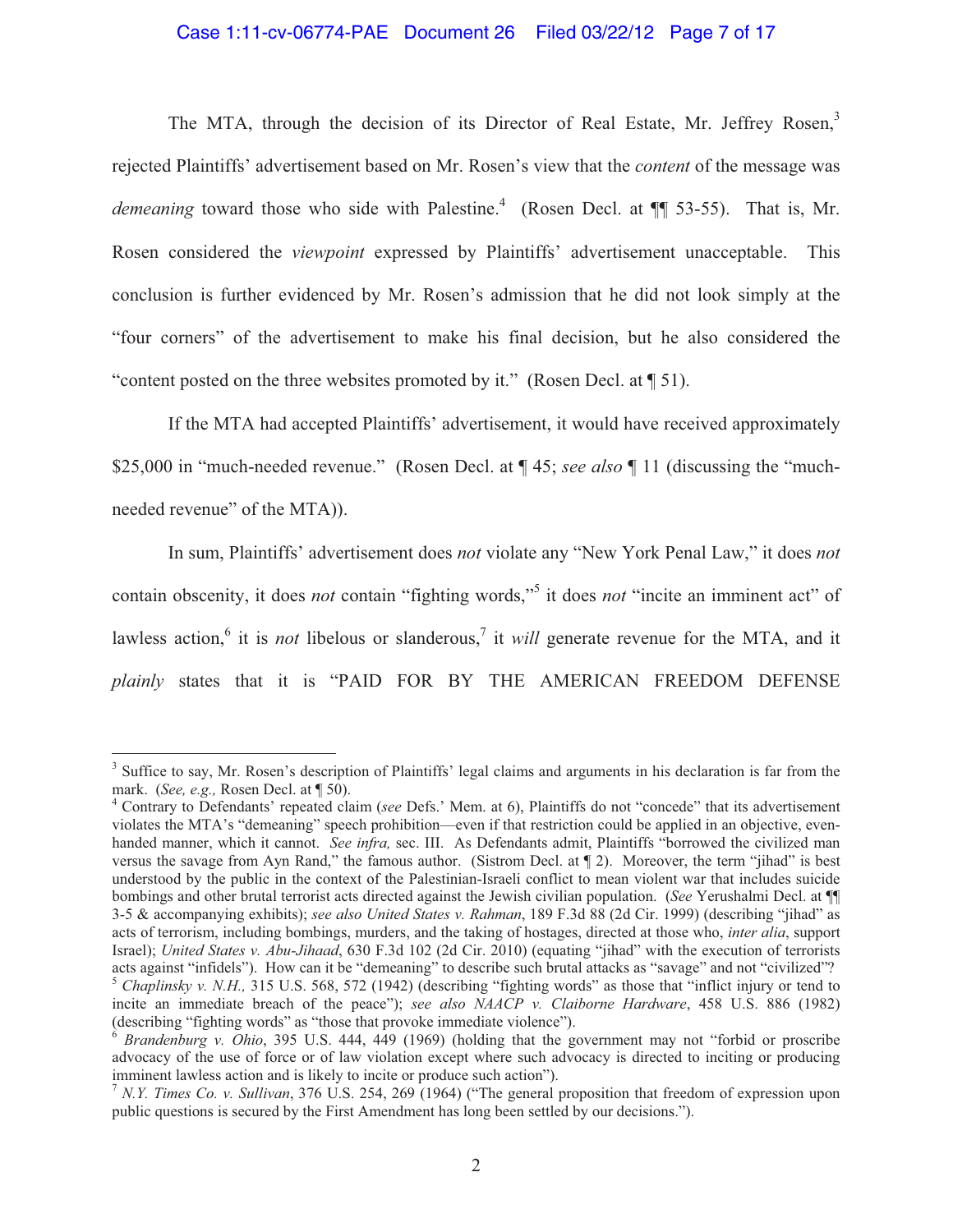## Case 1:11-cv-06774-PAE Document 26 Filed 03/22/12 Page 8 of 17

INITIATIVE," further directing the reader to three websites—none of which belongs to the MTA or any other governmental agency. (*See* Rosen Decl. at ¶¶ 45-46, Ex. M).

In the final analysis, the MTA decided, through Mr. Rosen, that it was acceptable to cause an "expected" public outrage by displaying an advertisement expressing an "anti-Israel" (*i.e.,* anti-Jew) viewpoint, but unacceptable to permit Plaintiffs' anti-jihad viewpoint. (*See* Rosen Decl. at ¶ 43; *see also* fn.2, *supra*).

#### **ARGUMENT**

## **I. DEFENDANTS CANNOT DISTINGUISH** *NEW YORK MAGAZINE,* **WHICH COMPELS THE CONCLUSION THAT THE FORUM AT ISSUE IS A DESIGNATED PUBLIC FORUM.**

Contrary to Defendants' assertion, this case cannot be distinguished from *N.Y. Magazine* 

*v. Metro. Transp. Auth.*, 136 F.3d 123 (2d Cir. 1998), for purposes of this court's forum analysis.

Moreover, a *careful* reading of *Hotel Employees & Restaurant Employees Union, Local 100 of* 

*N.Y. v. City of N.Y. Dep't of Parks & Recreation*, 311 F.3d 534 (2d Cir. 2002) (hereinafter "*Hotel* 

*Employees*"), confirms the conclusion that the forum at issue is a designated public forum.

In *N.Y. Magazine*, the Second Circuit held as follows:

Disallowing political speech, and allowing commercial speech only, indicates that making money is the main goal. Allowing political speech, conversely, evidences a general intent to open a space for discourse, and a deliberate acceptance of the possibility of clashes of opinion and controversy that the Court in *Lehman* [*v. City of Shaker*, 418 U.S. 298 (1974)] recognized as inconsistent with sound commercial practice. *The district court thus correctly found that the advertising space on the outside of MTA buses is a designated public forum, because the MTA accepts both political and commercial advertising*.

*N.Y. Magazine,* 136 F.3d at 130. This holding is consistent among the circuit courts that have addressed this issue. *See, e.g., United Food & Commercial Workers Union, Local 1099 v. Southwest Ohio Reg'l Transit Auth.*, 163 F.3d 341, 355 (6th Cir. 1998) (concluding that the bus advertising space was a public forum and stating that "[a]cceptance of political and public-issue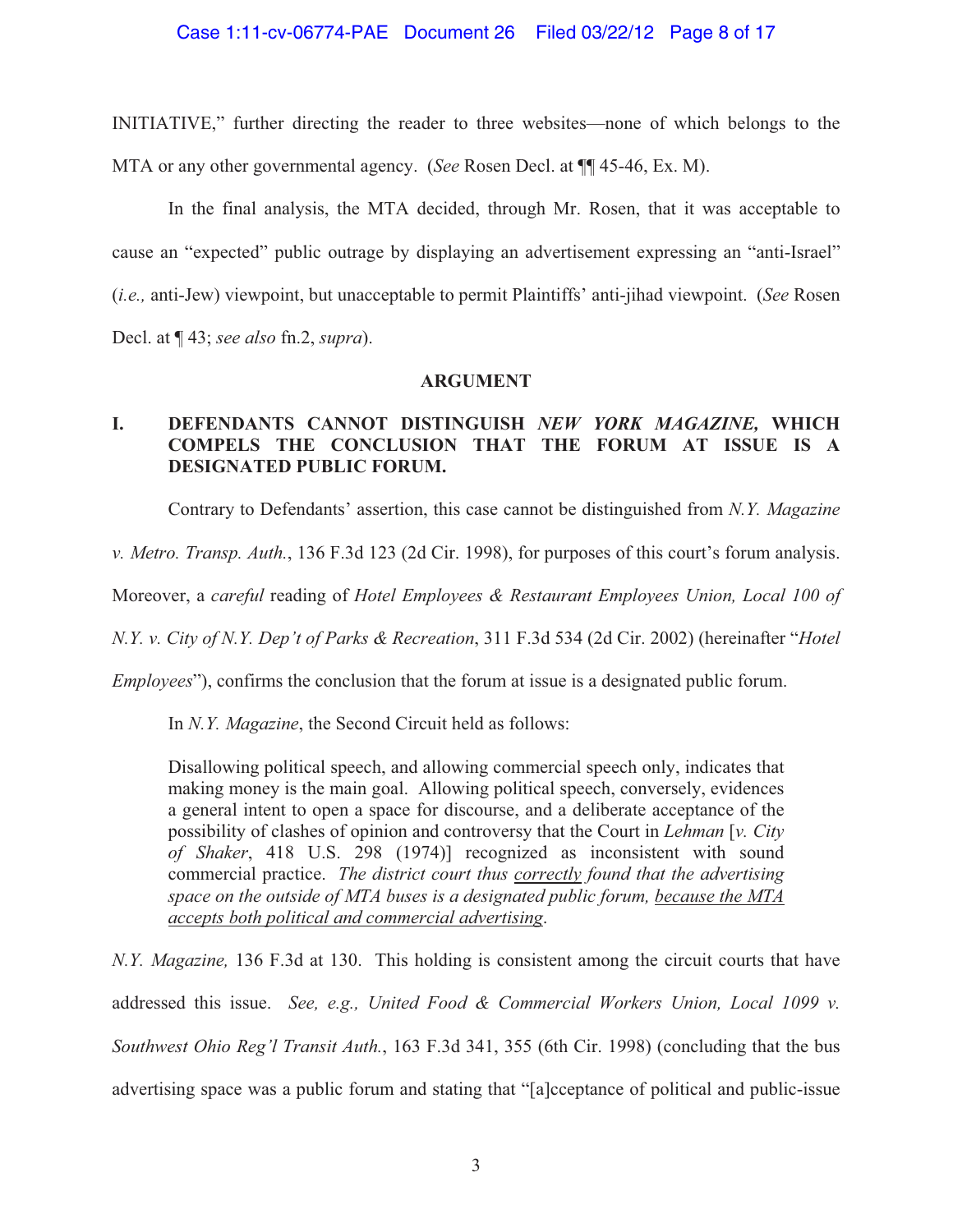### Case 1:11-cv-06774-PAE Document 26 Filed 03/22/12 Page 9 of 17

advertisements, which by their very nature generate conflict, signals a willingness on the part of the government to open the property to controversial speech"); *Planned Parenthood Ass'n/Chicago Area v. Chicago Transit Auth.*, 767 F.2d 1225 (7th Cir. 1985) (permitting advertising on "a wide variety of commercial, public-service, public-issue, and political ads" created a public forum).

 Moreover, the Second Circuit unequivocally rejected the argument presented here by Defendants: the argument that restricting some access to this forum through the MTA's advertising standards (*e.g.,* restricting Plaintiffs' advertisement on the basis of its content) evidences an intent not to create a public forum. The court stated,

[I]t cannot be true that if the government excludes any category of speech from a forum through a rule or standard, that forum becomes ipso facto a non-public forum, such that we would examine the exclusion of the category only for reasonableness. This reasoning would allow every designated public forum to be converted into a non-public forum *the moment the government did what is supposed to be impermissible in a designated public forum, which is to exclude speech based on content*.

*N.Y. Magazine,* 136 F.3d at 129-30 (emphasis added).

Moreover, Defendants' claim that the definition of a designated public forum has changed since *N.Y. Magazine* is simply not true. (Defs.' Mem. at 13) (citing *Hotel Employees,*  311 F.3d at 545).Defendants' reading of *Hotel Employees* is incorrect in this regard. In fact, the case cited by *Hotel Employees* for this allegedly "different definition" is *Cornelius v. NAACP Legal Def. & Educ. Fund*, 473 U.S. 788, 802 (1985), a case that predates (and which the Second Circuit cites to in) *New York Magazine*. *See Hotel Employees*, 311 F.3d at 545 (citing *Cornelius*, 473 U.S. at 802). In *Cornelius*, the U.S. Supreme Court described a designated public forum as follows: "[A] public forum may be created by government *designation* of a place or channel of communication for use by the public at large for assembly and speech, *for use by certain*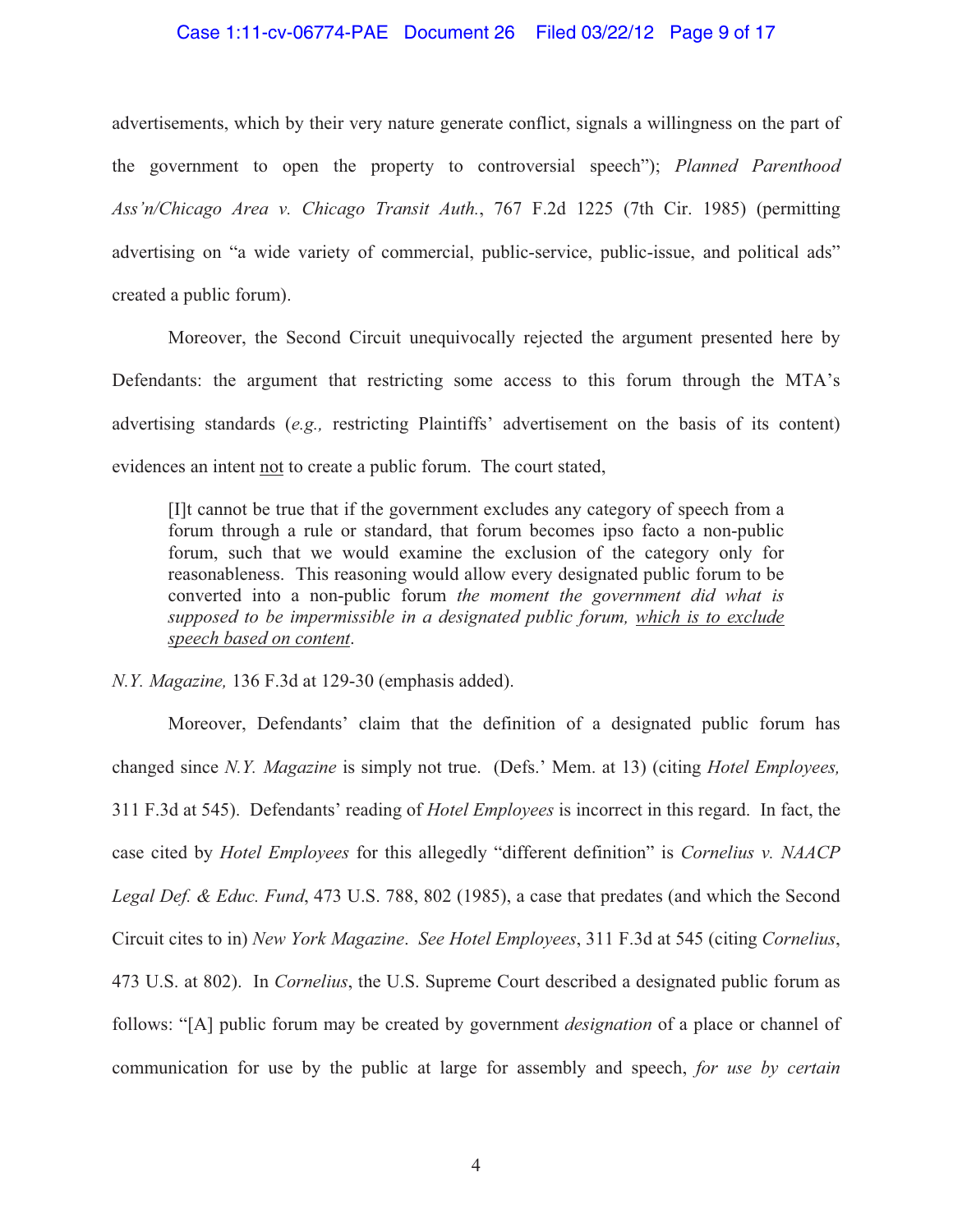#### Case 1:11-cv-06774-PAE Document 26 Filed 03/22/12 Page 10 of 17

*speakers*, or *for the discussion of certain subjects*." *Cornelius*, 473 U.S. at 802 (emphasis added). In *Hotel Employees*, the court followed this description, noting, however, that a "limited" public forum was "[a] subset of the designated public forum." *Hotel Employees*, 311 F.3d at 545. And in this "subset" of the *designated public forum*, "restrictions on speech that falls *within the designated category* for which the forum has been opened" [*i.e.*, political, publicissue speech, and certainly speech that discusses the Palestinian-Israeli conflict in this case] are subject to "*strict scrutiny*." *Id*. (emphasis added). Thus, once the government "allows expressive activities of a certain genre, it may not selectively deny access for other activities of that genre." *Id*. at 546 (internal quotations and citation omitted). Accordingly, it is restrictions on speech that falls *outside of the acceptable subject matter for which the forum is open* that "need only be view-point neutral and reasonable." *Id*.

Here, Defendants concede, as they must, that they have opened the relevant forum (*i.e.,* MTA's advertising space) to the discussion of controversial, political subjects, and in particular, to the controversial subject of the Palestinian-Israeli conflict—an acceptable category of speech within which Plaintiffs' advertisement falls. (Rosen Decl. at  $\P$  42-44). Consequently, controlling case law compels only one conclusion: the forum is a designated public forum for Plaintiffs' speech, and Defendants' speech restriction must survive strict scrutiny, which it cannot.

## **II. DEFENDANTS' SPEECH RESTRICTION CANNOT WITHSTAND STRICT SCRUTINY.**

In a designated public forum, content-based restrictions on speech, such as the restriction at issue here, are subject to strict scrutiny. *Cornelius*, 473 U.S. at 800. That is, "[s]peakers can be excluded from a public forum only when the exclusion is necessary to serve a compelling state interest and the exclusion is narrowly drawn to achieve that interest." *Id*. To determine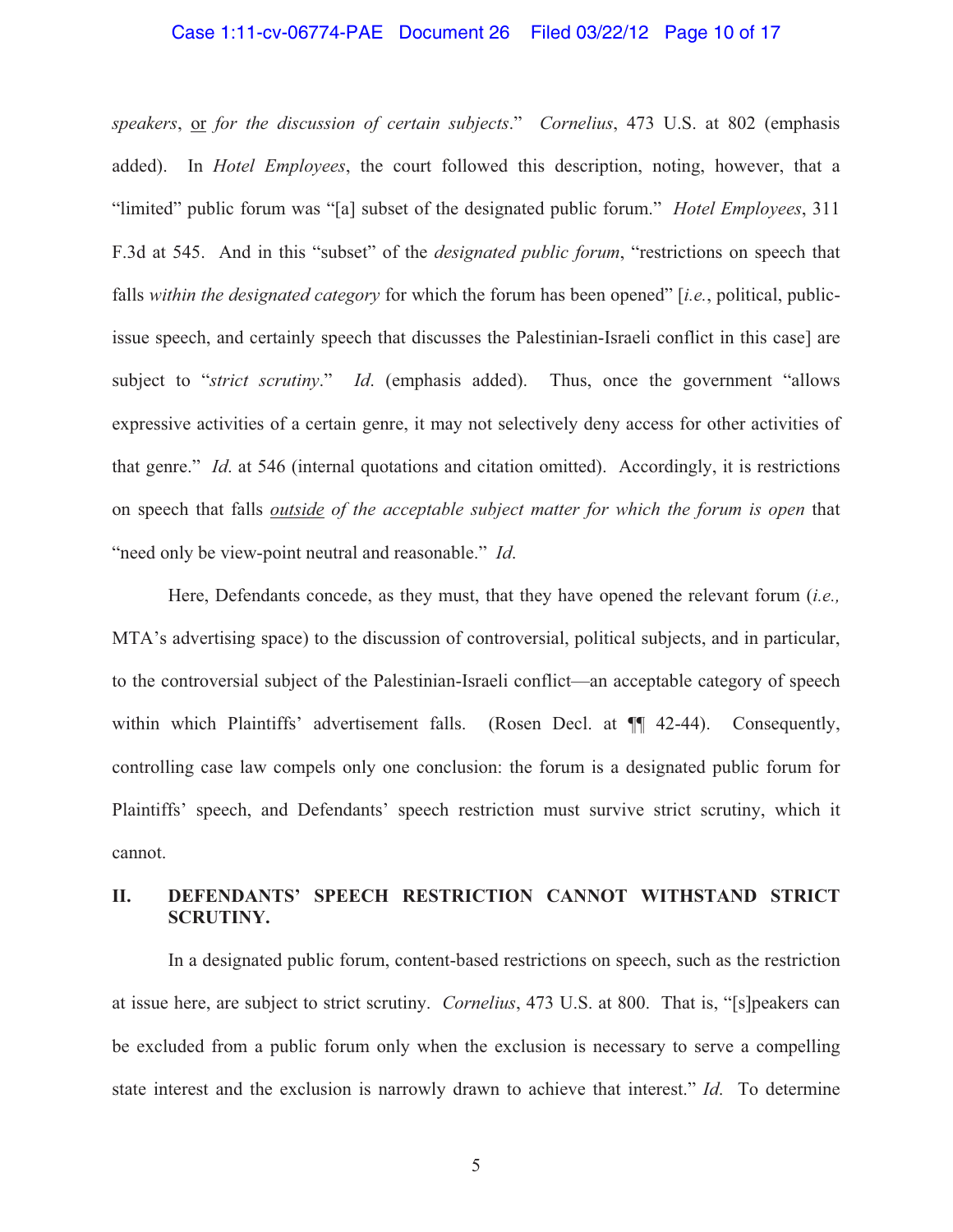#### Case 1:11-cv-06774-PAE Document 26 Filed 03/22/12 Page 11 of 17

whether a restriction is content-based, courts look at whether it "restrict(s) expression because of its message, its ideas, its subject matter, or its content." *Consol. Edison Co. of N.Y. v. Public Serv. Comm. of N.Y.*, 447 U.S. 530, 537 (1980). In this case, Defendants prevented Plaintiffs from expressing their message based on its content, essentially claiming that the message was "demeaning" to those who engage in "jihad" (violent war) against Jews in the context of the Palestinian-Israeli conflict. *See Regan v. Time, Inc.*, 468 U.S. 641, 648-49 (1984) ("Regulations which permit the Government to discriminate on the basis of the content of the message cannot be tolerated under the First Amendment.").

 Defendants present no evidence to demonstrate a "compelling state interest" for their content-based speech restriction or that this restriction was "narrowly drawn to achieve that interest." At best, Defendants claim that the speech restriction promoted the MTA's "significant" (*i.e.*, not compelling) interests, which they claim to be: (1) ensuring that MTA's customers and employees, "when reading paid advertisements displayed on . . . MTA's properties and facilities not be subjected unwillingly" to speech that the MTA believes "demeans them"; and (2) ensuring that the MTA not be "wrongly associated with such demeaning speech." (Rosen Decl. at ¶ 53). These interests are insufficient as a matter of law. First, "the Constitution does not permit government to decide which types of otherwise protected speech are sufficiently offensive to require protection for the unwilling listener or viewer." *Erznoznik v. City of Jacksonville*, 422 U.S. 205, 210 (1975). Rather than censoring the speaker, the burden rests with the viewer to "avoid further bombardment of [his] sensibilities simply by averting [his] eyes." *Cohen v. Cal.*, 403 U.S. 15, 21 (1971). And second, Plaintiffs' advertisement clearly states that AFDI is responsible for the message. If more clarity was necessary, the MTA could post a sign stating that it does not endorse or support the advertising messages displayed on its properties.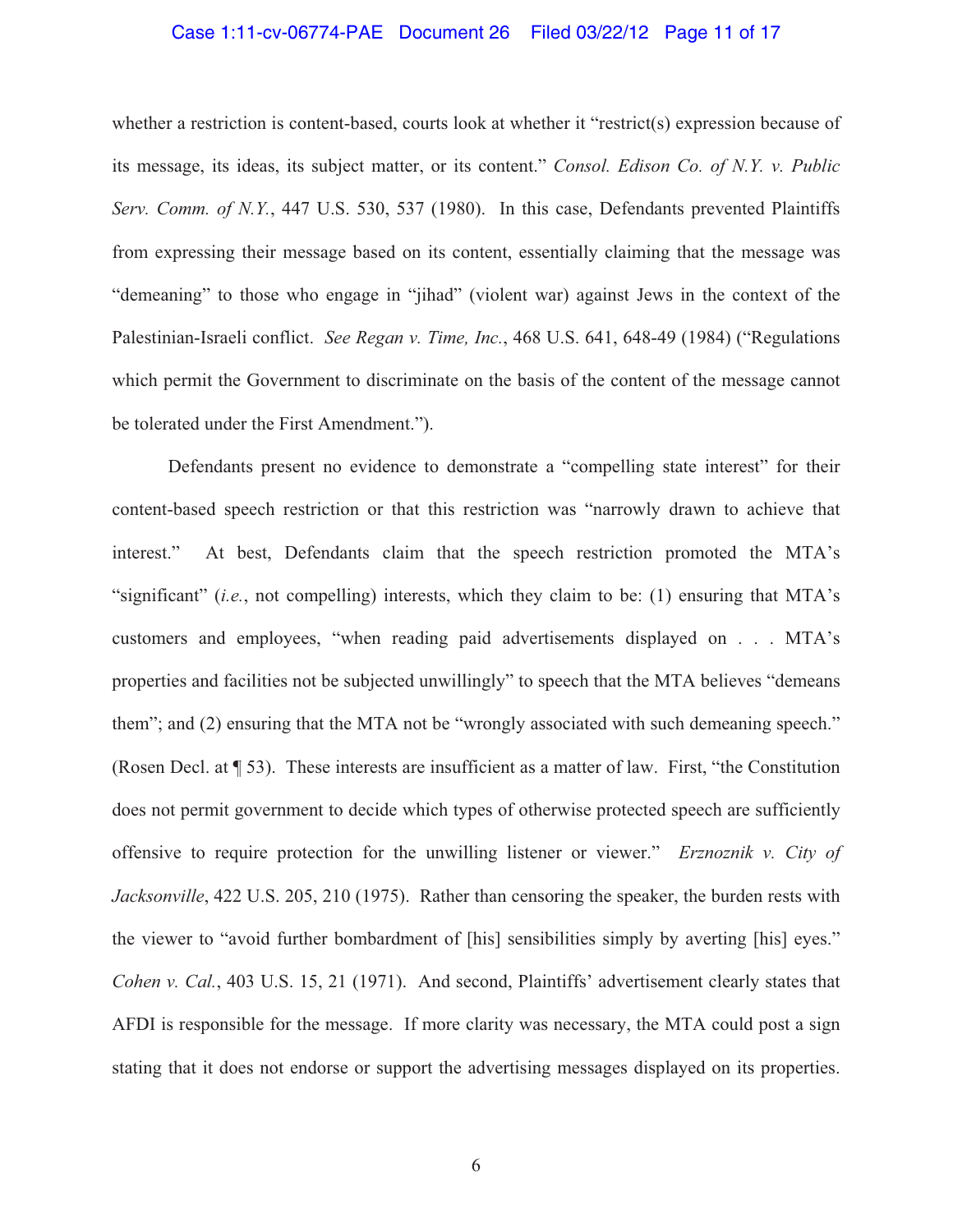#### Case 1:11-cv-06774-PAE Document 26 Filed 03/22/12 Page 12 of 17

Moreover, Defendants' "revenue raising" interests are insufficient to justify this content-based speech restriction. *Forsyth Cnty. v. Nationalist Movement*, 505 U.S. 123, 135-36 (1992) (rejecting the county's revenue raising justification for the speech restriction and stating, "While this undoubtedly is an important government responsibility, it does not justify a content-based permit fee").

 Furthermore, although Defendants "anticipated that some MTA customers and others might object strongly to" a proposed anti-Israel advertisement, Defendants allowed it to run even after they received, "[a]s expected, . . . a number of telephone calls, emails, and letters objecting to the" advertisement because it expressed an "anti-Israel" viewpoint. (Rosen Decl. at ¶ 43). Consequently, when the government restricts some speech protected by the First Amendment but fails to restrict other speech producing harm of the same sort alleged, the interest given for the restriction is not substantial or significant, let alone compelling. *See Church of the Lukumi Babalu Aye, Inc. v. City of Hialeah*, 508 U.S. 520, 546-47 (1993); *Congregation Lubavitch v. City of Cincinnati*, 997 F.2d 1160, 1166 (6th Cir. 1993) ("Because the City is so willing to disregard the traffic problems [by making exceptions], we cannot accept the contention that traffic control is a substantial interest."). In sum, Defendants' speech restriction cannot withstand constitutional scrutiny.

Additionally, Defendants' speech restriction was viewpoint based, which is an egregious form of content discrimination that is prohibited in all forums. *See Rosenberger v. Rector & Visitors of the Univ. of Va.*, 515 U.S. 819, 829 (1995). When speech "fall[s] within an acceptable subject matter otherwise included in the forum," as in this case, the government "may not legitimately exclude it from the forum based on the viewpoint of the speaker." *Cogswell v. City of Seattle*, 347 F.3d 809, 815 (9th Cir. 2003). Thus, viewpoint discrimination occurs when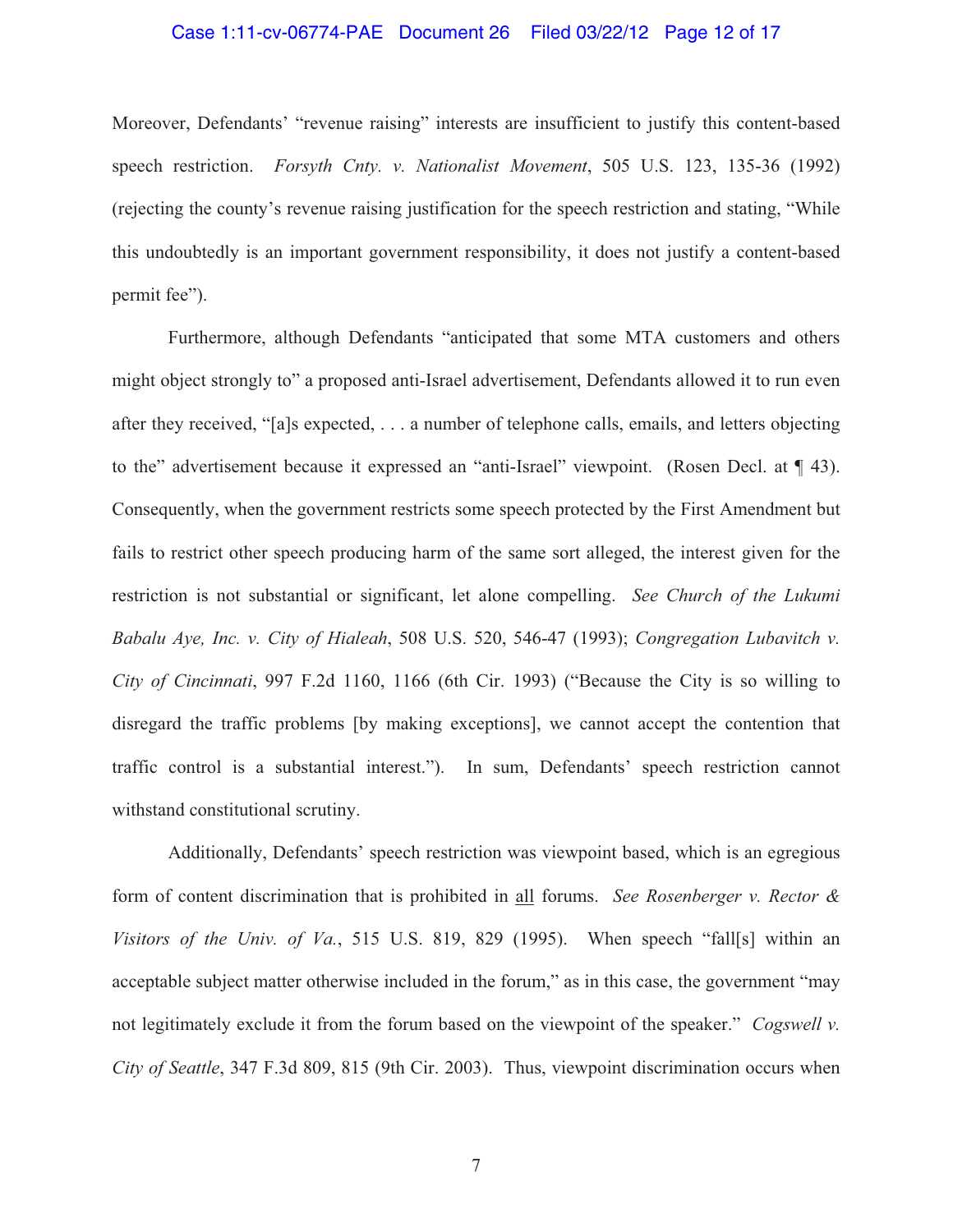#### Case 1:11-cv-06774-PAE Document 26 Filed 03/22/12 Page 13 of 17

the government "denies access to a speaker solely to suppress the point of view he espouses on an otherwise includible subject." *Cornelius*, 473 U.S. at 806. Here, Defendants admit that they denied Plaintiffs' advertisement because they objected to Plaintiffs' viewpoint that those who engage in "jihad" against Jews in the context of the Palestinian-Israeli conflict are engaged in "savage" behavior. Asserting that the advertisement would be acceptable if Plaintiffs watereddown their criticism of those engaged in jihad (*i.e.*, violence against innocent Jewish civilians) is an admission that the restriction *is* viewpoint based. Indeed, had Plaintiffs expressed a viewpoint casting jihad in a favorable light, Defendants would have accepted the advertisement. *See Nieto v. Flatau*, 715 F. Supp. 2d 650 (E.D.N.C. 2010) (holding that a speech restriction on a military base was viewpoint based as applied to anti-Islam speech). Consequently, there is no escaping the fact that this is viewpoint discrimination. In *Ridley v. Mass. Bay Transit. Auth*., 390 F.3d 65 (1st Cir. 2004), for example, the court held that the MBTA's restriction on certain advertisements that were critical of laws prohibiting drug use were viewpoint based in violation of the First Amendment. Like the MTA here, the MBTA argued that the same message could run if a different manner of expression was used. The First Circuit rejected the argument, stating, "Viewpoint discrimination concerns arise when the government intentionally tilts the playing field for speech; reducing the effectiveness of a message, as opposed to repressing it entirely, thus may be an alternative form of viewpoint discrimination." *Id.* at 88; *see also R.A.V. v. City of St. Paul*, 505 U.S. 377, 392 (1992); *Schacht* v. *United States*, 398 U.S. 58 (1970) (striking down a statute permitting actors to wear a military uniform in a theater or motion picture production only "if the portrayal does not tend to discredit that armed force," and noting that although a total prohibition would be valid, a prohibition sensitive to the viewpoint of speech could not stand).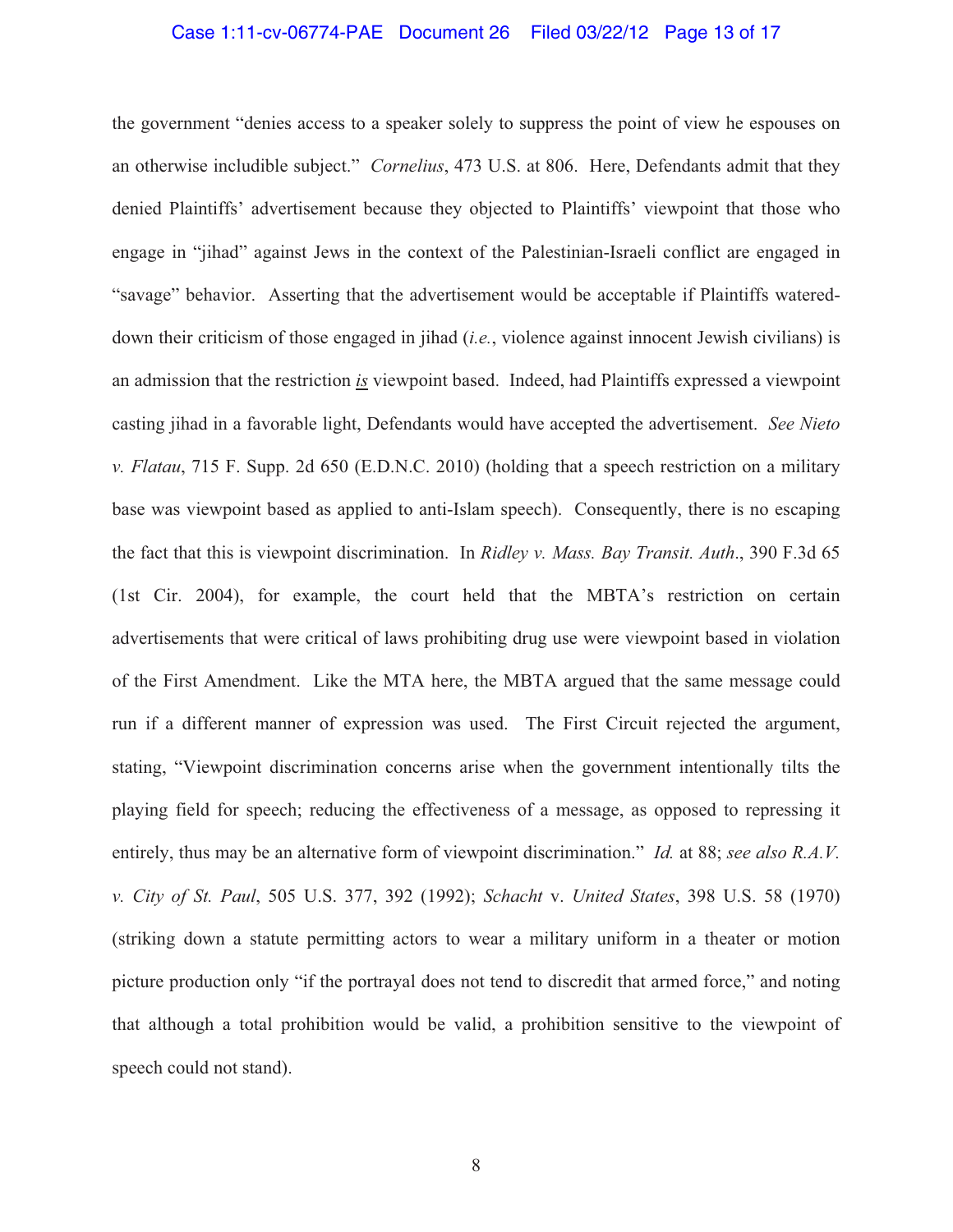## **III. DEFENDANTS' SPEECH RESTRICTION PERMITS ARBITRARY AND CAPRICIOUS APPLICATION IN VIOLATION OF THE FIRST AMENDMENT.**

A speech restriction that permits arbitrary and capricious application is not reasonable and thus unconstitutional in any forum. This is because "[t]he absence of clear standards guiding the discretion of the public official vested with the authority to enforce the enactment invites abuse by enabling the official to administer the policy on the basis of impermissible factors." *United Food & Commercial Workers Union, Local 1099,* 163 F.3d at 359. Consequently, "[a] government regulation that allows arbitrary application . . . has the potential for becoming a means of suppressing a particular point of view," as in this case. *Forsyth Cnty.*, 505 U.S. at 132- 33 (noting that speech regulations must have "narrowly drawn, reasonable and definite standards") (quotations and citation omitted). And the danger of content and viewpoint censorship "is at its zenith when the determination of who may speak and who may not is left to the unbridled discretion of a government official . . . because without standards governing the exercise of discretion, a government official may decide who may speak and who may not based upon the content of the speech or viewpoint of the speaker." *City of Lakewood v. Plain Dealer Publ'g Co*., 486 U.S. 750, 763-64 (1988).

Here, there is no objective way to measure whether a particular advertisement is demeaning (or sufficiently demeaning) to warrant censorship. And that final determination is made by a single, government official—Mr. Jeffrey Rosen—based on his subjective judgment.<sup>8</sup> (Rosen Decl. at ¶ 51) ("[I]n the end, the decision not to approve AFDI's proposed advertisement was mine."). This is further evidenced by the way the ordinance was applied in this case.

 $\overline{a}$ 

<sup>&</sup>lt;sup>8</sup> Indeed, even if Mr. Rosen "applied legitimate, content-neutral criteria" in his decision to deny Plaintiffs' advertisement, that fact is "irrelevant" to Plaintiffs' facial challenge to the MTA's regulations. "Facial attacks on the discretion granted a decisionmaker are not dependent on the facts surrounding any particular permit decision. . . . Accordingly, the success of a facial challenge on the grounds that an ordinance delegates overly broad discretion to the decisionmaker rests *not* on whether the administrator has exercised his discretion in a content-based manner, *but whether there is anything in the ordinance preventing him from doing so*." *Forsyth Cnty.,* 505 U.S. at 133, n.10 (emphasis added).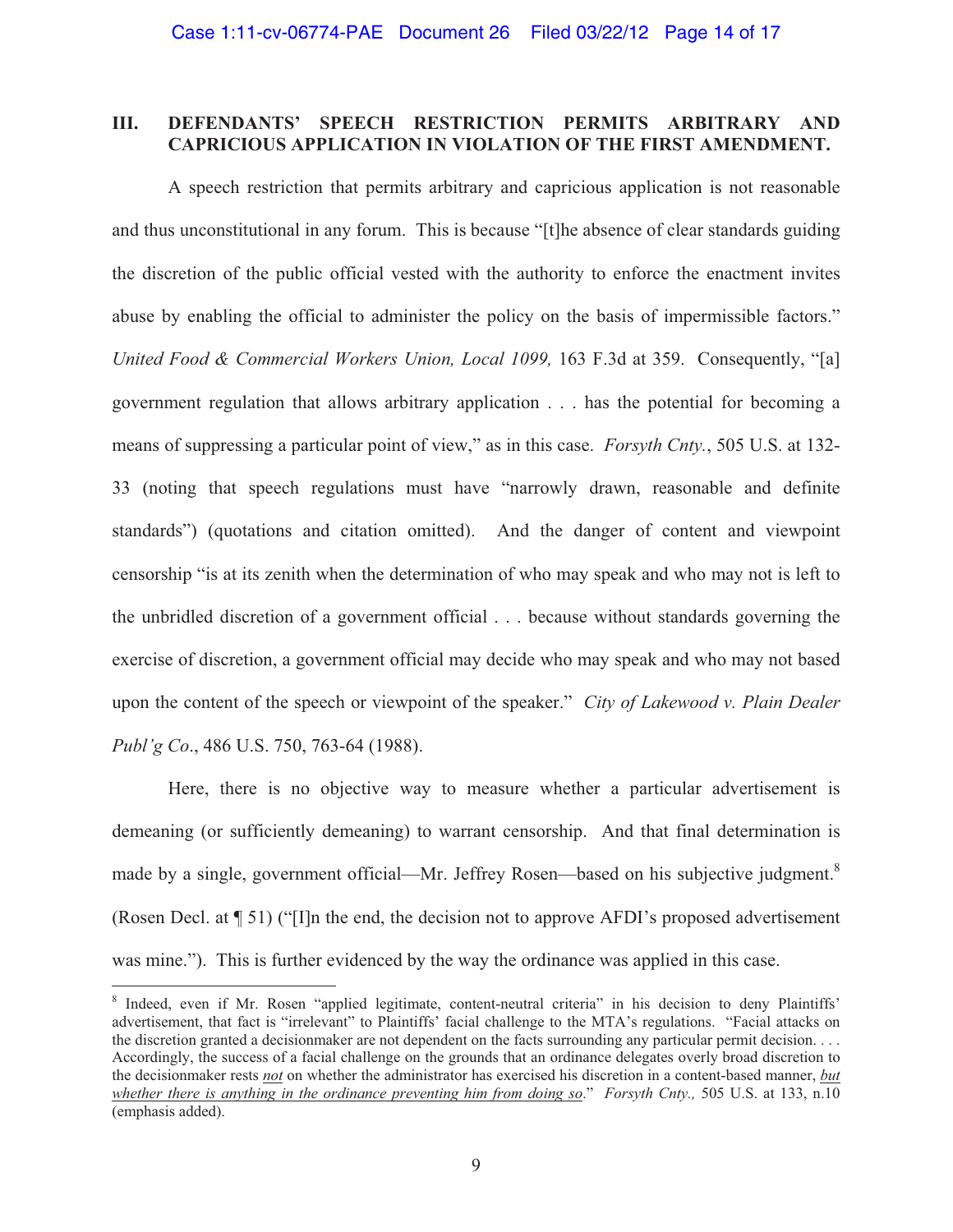#### Case 1:11-cv-06774-PAE Document 26 Filed 03/22/12 Page 15 of 17

There is no question that Israel is a Jewish state—for it is one demographically and legally. *Sinai v. New Eng. Tel. & Tel. Co.*, 3 F.3d 471, 474 (1st Cir. 1993) (discriminating against Israel may be understood as discriminating against Jews since "Israel is a Jewish State"). Consequently, the MTA, by its own admission, accepts advertisements that they "expected" others to view as being anti-Israel (*i.e.*, anti-Jewish). Thus, applying Mr. Rosen's logic, (*see* Rosen Decl. at ¶ 55), "[t]aken as a whole," the *Be On Our Side* advertisement conveys the unmistakable message that if you support the Palestinians in the Palestinian-Israeli conflict by disarming the alleged aggressor (*i.e*., Israeli Jews—a religious people that are identifiable by religion, national origin, and ancestry all in one), then you are on the side of peace and justice meaning, Jews are violent and unjust. How is that not "demeaning" (however that term may be defined or used) toward Jews—an identifiable group—based on religion, national origin, or ancestry? At the end of the day, Defendants' speech restriction is based upon the subjective whims of a government official—Mr. Rosen—and not "narrowly drawn, reasonable and definite standards," as required by the First Amendment. (*See* Rosen Decl. at ¶ 55 (concluding that Plaintiffs' advertisement was demeaning "in my view")); *see Forsyth Cnty.*, 505 U.S. at 132-33; *NAACP v. Button*, 371 U.S. 415, 438 (1963) ("Precision of regulation must be the touchstone in an area so closely touching our most precious freedoms."). Therefore, it is unconstitutional facially and as applied to Plaintiffs' advertisement.

#### **CONCLUSION**

 Plaintiffs are entitled to a preliminary injunction enjoining Defendants' unconstitutional speech restriction, thereby allowing Plaintiffs to exercise their fundamental right to freedom of speech through the display of their pro-Israel advertisement.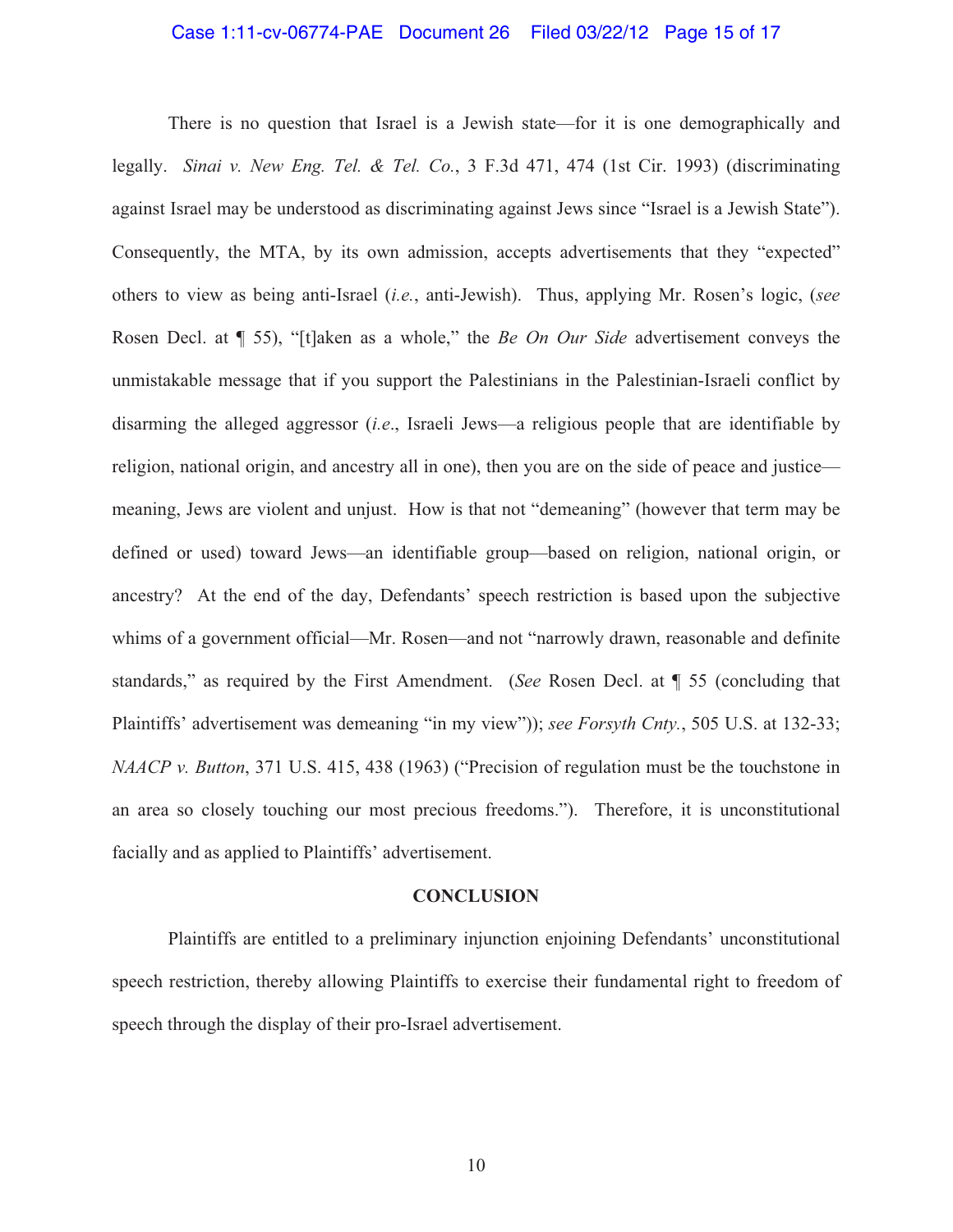Respectfully submitted,

## **AMERICAN FREEDOM LAW CENTER**

/s/ David Yerushalmi David Yerushalmi, Esq. (Ariz. Bar No. 009616; DC Bar No. 978179; Cal. Bar No. 132011; NY Bar No. 4632568) 640 Eastern Parkway, Suite 4C Brooklyn, NY 11213 dyerushalmi@americanfreedomlawcenter.org (646) 262-0500

/s/ Robert J. Muise Robert J. Muise, Esq.\* (MI Bar No. P62849) P.O. Box 131098 Ann Arbor, MI 48113 rmuise@americanfreedomlawcenter.org (734) 635-3756 \*Admitted *pro hac vice*

## **THOMAS MORE LAW CENTER**

/s/ Erin Mersino Erin Mersino, Esq.\* (MI Bar No. P70886) THOMAS MORE LAW CENTER P.O. Box 393 Ann Arbor, MI 48106 emersino@thomasmore.org (734) 827-2001 \*Admitted *pro hac vice*

*Counsel for Plaintiffs*